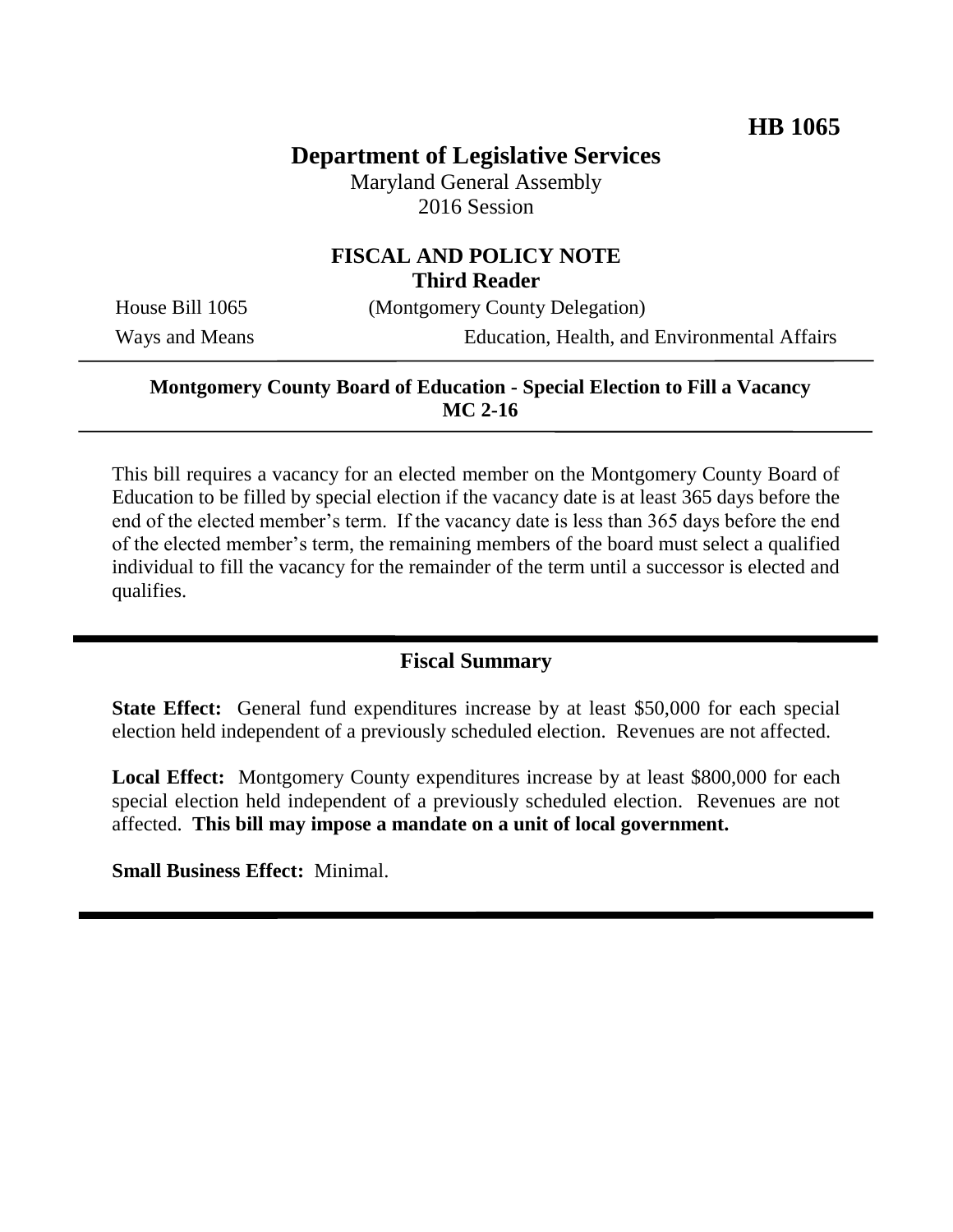### **Analysis**

**Bill Summary:** The "vacancy date" is the date on which an elected member is unable to continue to serve as a member of the board or, for an elected member who resigns, the effective date of the resignation. The board must immediately notify the county executive of the vacancy date and, within seven days of receiving notice and after consultation with the county board of elections, the county executive must issue a proclamation establishing the date for a special primary election and, if more than two candidates run in the special primary election, the date for a special general election between the two candidates that receive the highest number of votes in the special primary election. The special election(s) must be conducted in accordance with provisions under the Election Law Article that govern voting-by-mail in special elections.

If the county executive is notified of a vacancy that will occur more than 60 days but less than 120 days before a previously scheduled countywide regular or special primary or general election, the county executive must issue a proclamation establishing a special election at the same time and conducted in the same manner as the previously scheduled election.

#### **Current Law/Background:**

#### *Montgomery County Board of Education*

The Montgomery County Board of Education consists of seven elected members and one student member. Five of the elected members each reside in a different board of education district and two may reside anywhere in the county. The elected members are elected by the voters of the entire county. Members of the board serve four-year terms that are staggered so that four members are elected in gubernatorial election years and three are elected in presidential election years. The board members are elected on a nonpartisan basis.

When a vacancy occurs on the elected board, the remaining members of the board select a qualified individual to fill the vacancy for the remainder of the term and until a successor is elected and qualifies.

#### *Vote-by-mail Special Elections*

Chapter 677 of 2012 authorized county council special elections in Montgomery County to be conducted largely by mail, and Chapters 197 and 198 of 2013 expanded those provisions to apply to special elections to fill a vacancy in the office of representative in Congress, special elections to fill a vacancy in a county council, and other specified local special elections (including special elections to fill board of education vacancies), statewide.

HB 1065/ Page 2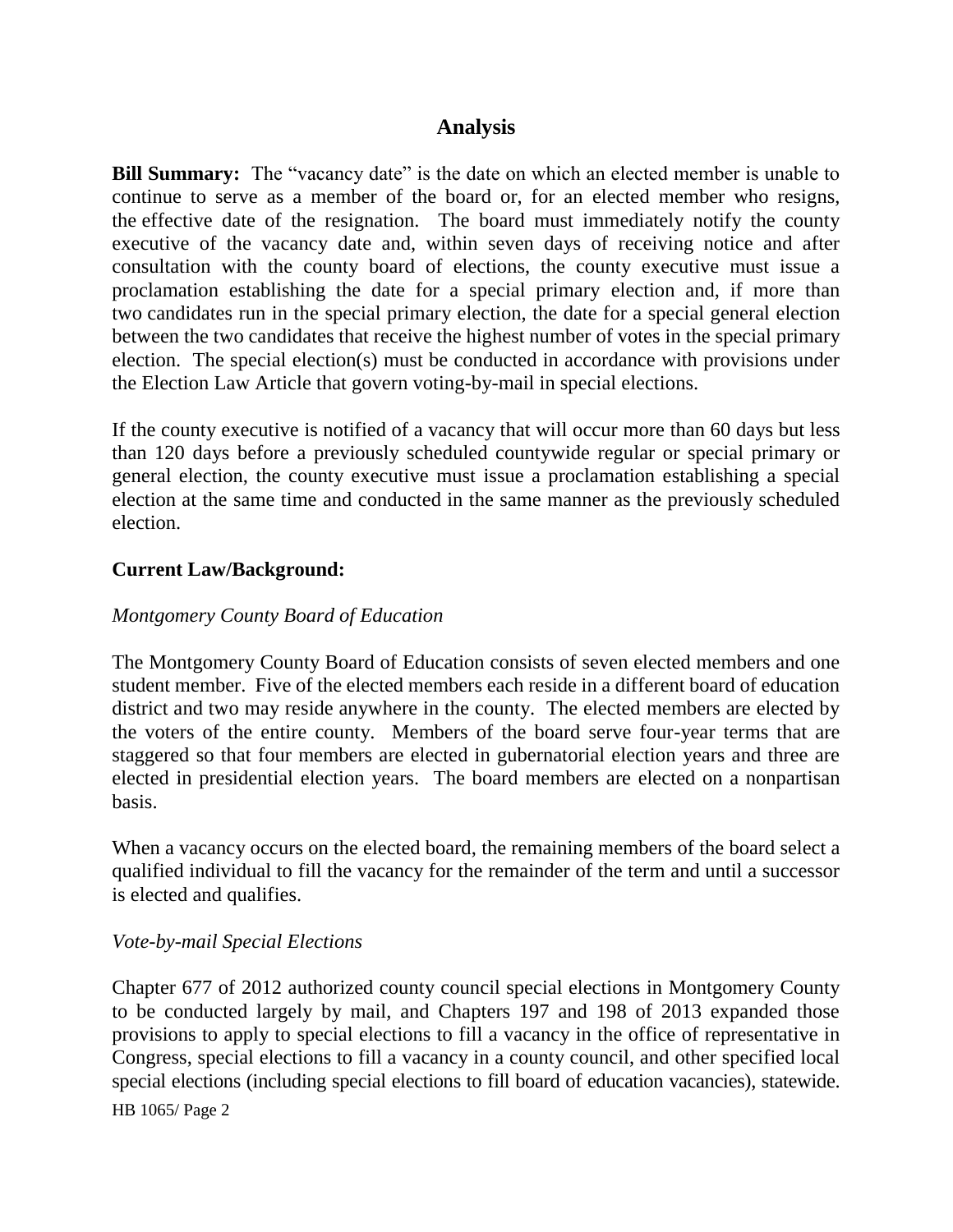Pursuant to a constitutional amendment (Chapter 261 of 2014) adopted by the voters at the November 2014 general election, special elections for a county executive vacancy may also be conducted by mail.

In a vote-by-mail special election, a vote-by-mail ballot is mailed to each registered voter who is eligible to vote in the special election, and in Montgomery County, the ballot must be accompanied by a postage-paid envelope to return the ballot to the local board of elections. The completed ballot must be mailed by the voter on or before the day of the special election or returned to the local board of elections office in person by 8 p.m. on the day of the special election. In Montgomery County, for a countywide vote-by-mail special election, at least one voting center must be established in each county council district for voters who choose to cast a ballot in person, and the county council determines the days and hours that the voting centers are open.

**State Fiscal Effect:** General fund expenditures increase by at least \$50,000 for each single special election (special primary or general election) held independent of a previously scheduled election, to fill a vacancy for an elected member on the Montgomery County Board of Education, reflecting the State share of certain voting system-related costs. The State Board of Elections generally shares voting system-related costs, such as voting equipment delivery, voting system/machine technicians, and ballot printing costs, with the local boards of elections (pursuant to a requirement under Chapter 564 of 2001), though some local boards obtain certain services such as voting system/machine technicians independently and bear the whole cost of those services.

**Local Fiscal Effect:** Montgomery County expenditures increase by at least \$800,000 for each single special election (special primary or general election) held independent of a previously scheduled election to fill a vacancy for an elected member on the Montgomery County Board of Education. It is unclear whether the bill requires a special election held independent of a previously scheduled election to be conducted by mail. The bill requires such a special election to be conducted in accordance with provisions governing voting-by-mail in special elections but those provisions also appear to provide discretion to the county executive as to whether to direct that the election be conducted by mail. The make up of the costs of the special election will be different depending on whether it is conducted at polling places or largely by mail pursuant to the vote-by-mail law, but in both cases, costs are expected to be at least \$800,000. For a special election held at polling places, election judge costs make up a significant portion of the overall costs of the election, and for a vote-by-mail special election, costs associated with printing, assembly, and mailing of the vote-by-mail ballots make up a majority of the costs.